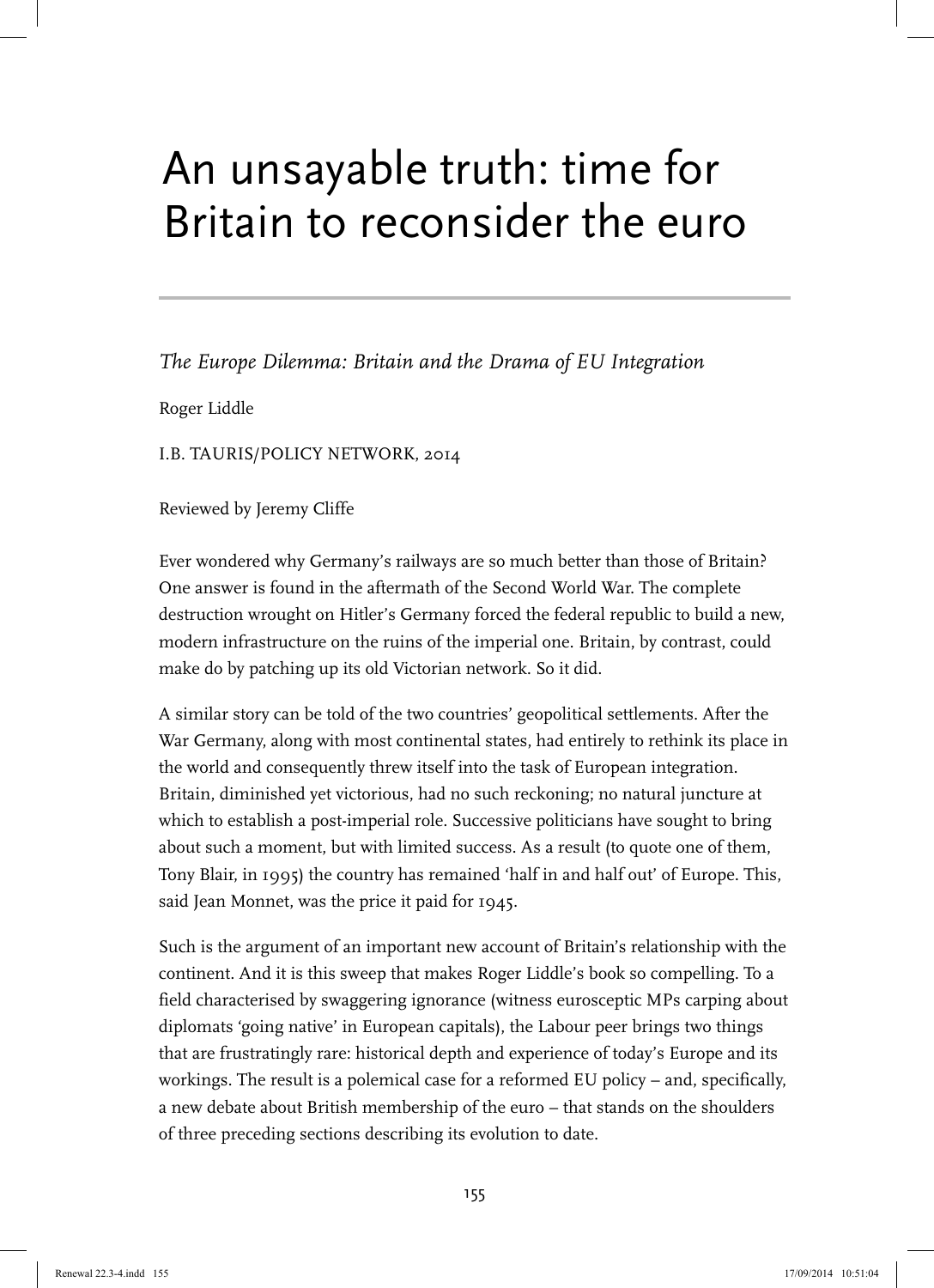## **Missed opportunities**

In the first Liddle tells the story of UK-EU relations to 1997 as a series of missed opportunities, for which he holds both main parties accountable. On the Conservative side, the myths of Dunkirk (Britain and the Commonwealth standing alone) and of 'offshore Britain' (the UK as a colder, rainier version of Singapore) gave first the Macmillanites and then the Thatcherites reservations about Europe. Labour figures too left Britain's stance towards the continent uncertain: Hugh Gaitskell failed to recognise the importance of the country's continental partnerships; Roy Jenkins resigned as Harold Wilson's deputy rather than staying to mend bridges after the latter committed to a referendum; the left's hostility to European integration belied its professed internationalism.

From 1997 Liddle shifts into the first person, and the book becomes a frank (and sometimes self-critical) account of his time as Blair's EU affairs adviser. This section is in itself notable. Shelves of memoires by advisers and ministers chart the achievements and the debilitating neuroses of the New Labour government, but this is a rare example that concentrates predominantly on policy and practice rather than the soap opera (Jonathan Powell's excellent *The New Machiavelli* (2011) is another). Which is not to say that it lacks colourful titbits from Blair's retinue. In one anecdote from 1999, Liddle describes the Anglican prime minister taking communion 'without hesitation' in Aachen cathedral, metres from Charlemagne's grave, contributing soon-to-disappear Deutschmarks to the collection, then giving perhaps the most Europhile speech of his premiership.

The peer is frank about Blair's failures to live up to his pro-European rhetoric. These, he maintains, were products of his government's well-documented problems: New Labour was slow to invest its early political capital, had a short institutional attention span (on which he blames missed chances to make more of the reformist Lisbon Agenda), was hampered by the rivalry between Blair and Brown, and lost trust over the Iraq War. Even these need not have prevented Blair from taking Britain into the euro, however; he could have done more to win over his Chancellor, for example, or – once the Chancellor had set his face – swapped him with Robin Cook, the pro-European Foreign Secretary, in the 2001 reshuffle.

David Cameron, claims Liddle, has perpetuated Britain's old limbo – but unlike Blair, the current Prime Minister accepts it in word and deed. The author identifies the central flaw in the Prime Minister's and George Osborne's position: they believe that other EU countries are committed to a federal Europe and that Britain is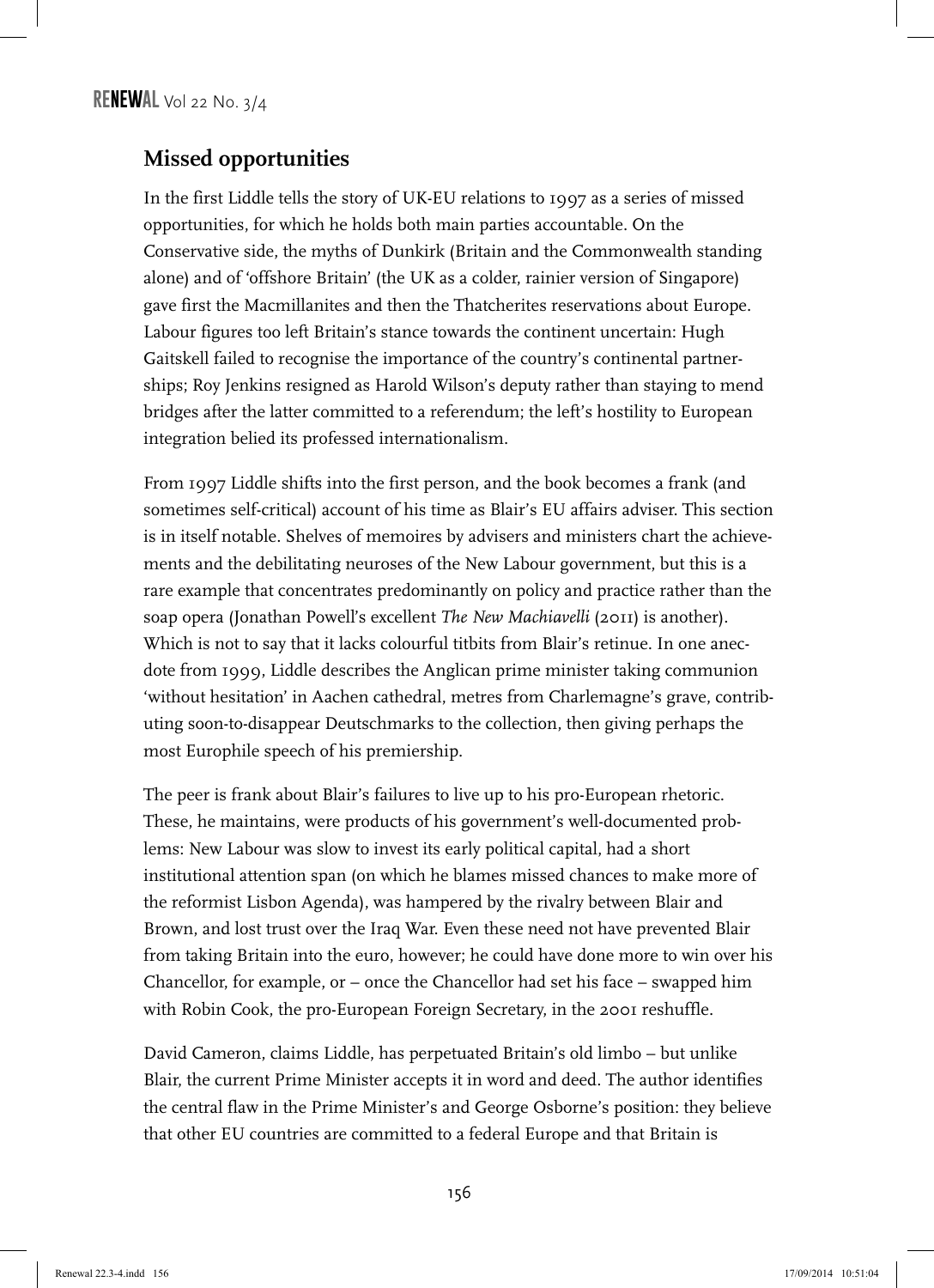therefore destined to remain in the union's outer tier. In reality our neighbours are more pragmatic, and participation in the European project less binary, than this allows. Increasingly the EU's architecture enables members to choose between different levels of cooperation on different issues. Germany, notionally Europe's dominant player, does not share the Franco-British penchant for defence integration, for example. With the right approach, Liddle argues convincingly, Britain can and should be at the heart of the evolving post-crisis Europe. But the assumption of marginalisation is becoming self-fulfilling. Though it played out after *The Europe Dilemma* went to press, Cameron's unilateral bid to keep Jean-Claude Juncker from the Commission presidency is the latest example.

## **A velvet-clad bulldozer**

What makes Liddle's tripartite history of Britain's relations with the EU so refreshing is that he politely but systematically dismantles misunderstandings and nonsense that other pro-Europeans are all too wary of challenging. The effect is of a velvet-clad bulldozer.

'The history of conventional wisdoms is that they can be very strongly held at the time', he ventures, 'but can often turn out to be disastrously wrong.' Britons were hoodwinked into supporting continued EC membership in 1975, right? Not really: the antis told themselves that to take the edge off losing – and the myth stuck. Margaret Thatcher proved that unilateralism works in Brussels? The iron lady obtained her rebate but in exchange went quiet on CAP reform and supported a doubling of the EC budget. David Cameron has finally put liberalising reforms on the Brussels agenda? His reform programme is a lukewarm version of the Blair-era Lisbon programme.

Most boldly of all – the point towards which the rest of *The Europe Dilemma* seems to build – Liddle challenges the idea that Britain should at all costs avoid joining the euro. In doing so, he sets out arguments that can be heard privately from prominent figures in all three main parties. Dispiritingly, only those who have left front-line politics dare utter them in public: Michael Heseltine, Paddy Ashdown, Peter Mandelson and, for that matter, Liddle. It is not hard to understand the reticence. Past or present support for the euro is deemed so toxic that mainstream eurosceptics hold it up as proof that the speaker's entire outlook is invalid (Business for Britain, a prototype referendum 'out' campaign, has dismissed businessmen like Richard Branson and Martin Sorrell on this basis).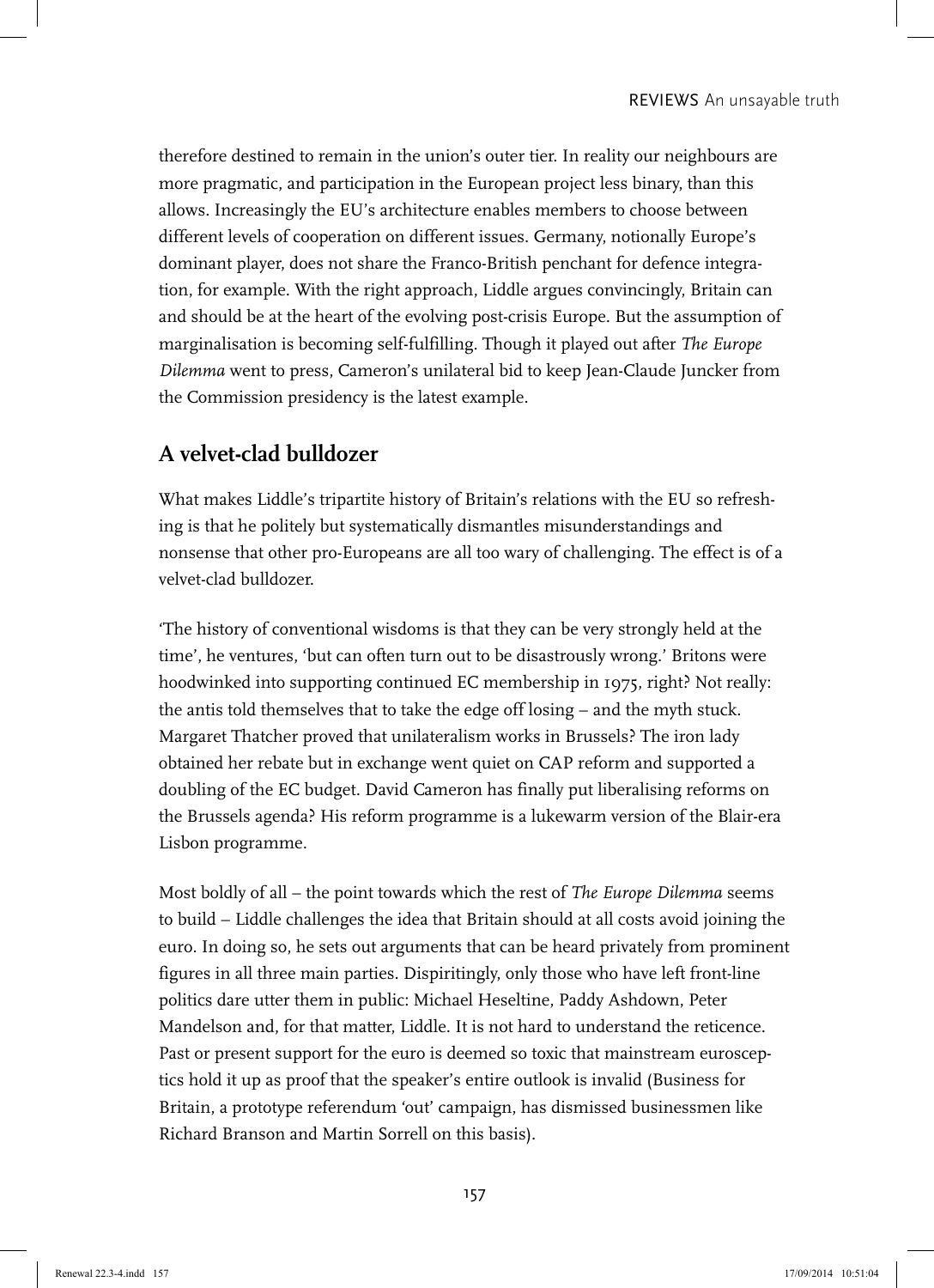The result is an illusory consensus – so settled that it has calcified into unexamined cant – that non-euro membership spared Britain the fate of Ireland and Greece. Liddle puts the rarely seen counter-argument: the crisis made a mockery of eurosceptics' beloved monetary and fiscal sovereignty. Britain's independent interest rates remained close to those of the ECB and did not spare the country a worse downturn than that that of many euro members. Notions of the country's fiscal freedom vanished when Osborne argued that markets would punish London if it failed to retrench rapidly. Britain only had a 'good crisis' insofar as its flexible labour market made possible an 'internal devaluation' that kept unemployment down – a shock absorber that would have been available whether or not the country had joined the euro.

Moreover, Liddle notes, Britain may well have gone into the global economic crunch in a better state had it done so. Membership of the common currency would have capped the structural deficit, putting government finances in better shape by the eve of the crisis. It would have accelerated stabilising reforms to housing and financial markets and bolstered Britain's manufacturing base with favourable exchange rates (as was the case in Germany).

The final section of the book issues a series of proposals rooted in the changes Britain and Europe are currently going through: the eurozone reforming, banking union coming together, a 'mark two euro' emerging and Britain's share of global GDP declining. The main one is that, in light of these developments, the country should re-examine the case for euro membership. Liddle argues that this would amplify London's voice in the Brussels and Frankfurt institutions, boost investment in Britain, and ultimately make the British government more influential than it is now. If there are good, pro-European objections to such claims, your reviewer is yet to read them.

More generally, the author of *The Europe Dilemma* insists that Britain should not simply resign itself to outer tier status and gives a compelling account of why it can and should be at the heart of a reformed EU. Specifically, his book advocates and embodies the case for a Europe debate with a sense of history (for example, aptly comparing Tory intransigence over Europe with the party's generational mistake in backing the Corn Laws).

At some point, Britain will indeed have to discuss and properly settle its relationship with its geographically (but also culturally and economically) closest neighbours the question that it never answered at the end of the Second World War. With the